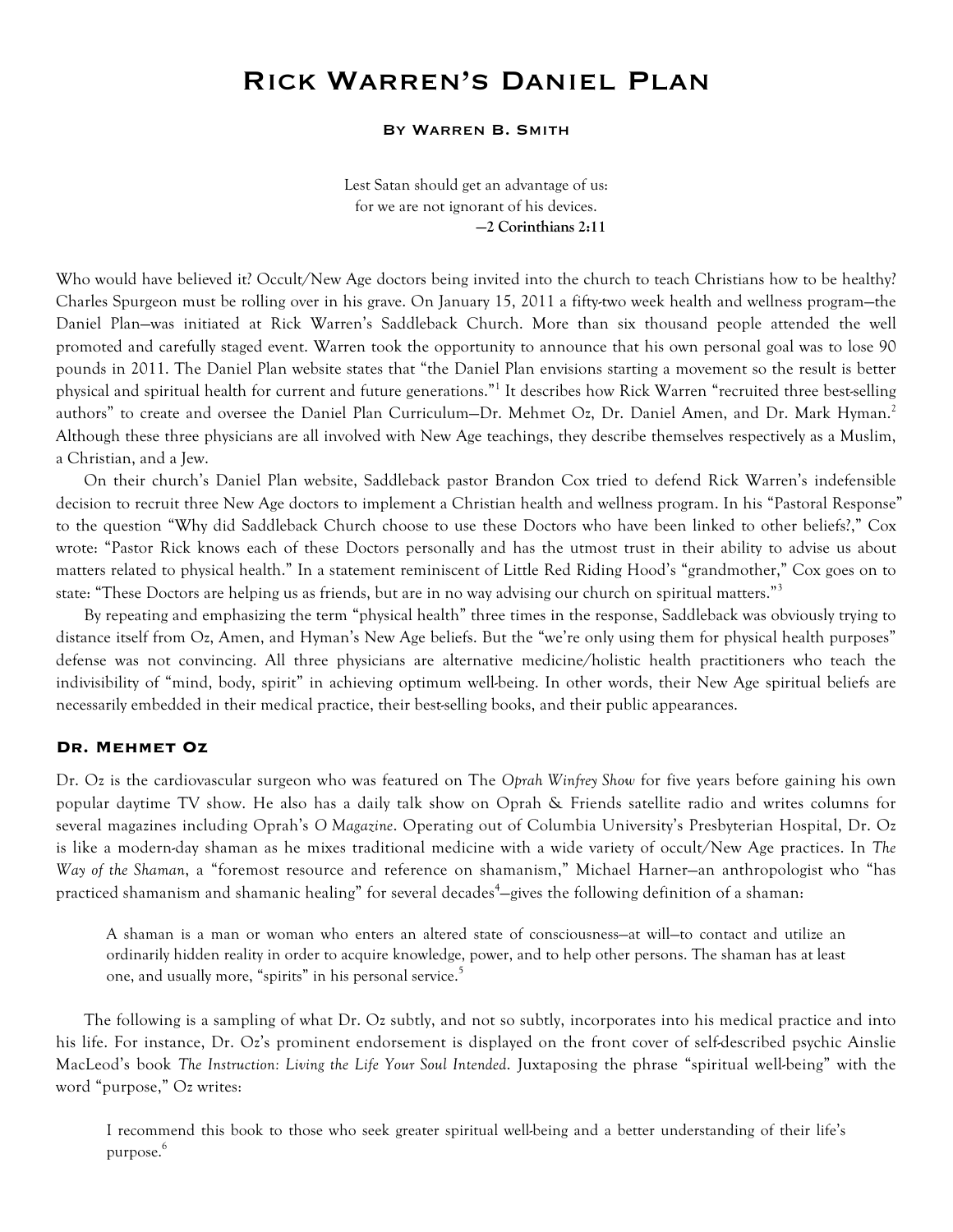In Oz's endorsement of another Ainslie MacLeod book, *The Transformation: Healing Your Past Lives to Realize Your Soul's Potential*, Dr. Oz makes it clear that his approach to physical health is inextricably bound up with his beliefs regarding spiritual health. They cannot be neatly separated out as Rick Warren's Saddleback staff would have everyone believe. Dr. Oz's front cover endorsement states:

Ainslie MacLeod is at the frontier of exploration into the soul and its profound influence on our physical selves.<sup>7</sup>

In *The Transformation*, MacLeod's spirit guides tell MacLeod's readers "that we are standing on the brink of the greatest leap in human consciousness in 55,000 years."8 Later, in a psychic reading that MacLeod gives to one of his clients, his spirit guides refer his client to Dr. Daniel Amen for help.<sup>9</sup> Amen, of course being one of the other two Daniel Plan physicians. In *The Instruction*, among other things, MacLeod teaches readers how to meditate and contact spirit guides. In fact, spirit guides are referred to a whopping 175 times in the book—40 times before you even get to Chapter 1. In his introduction, MacLeod describes how the skeptic in him used to read a book like his and think—"Who died and made this guy an expert?" In his own case, MacLeod said the answer was his *spirit guides*—one of them being his deceased Uncle John.<sup>10</sup>

Dr. Oz's New Age affinity for psychics, spirit guides, past lives, and contacting the dead was showcased on his March 15, 2011 program—just two months after the launch of the Daniel Plan—titled, "Psychic Mediums: Are they the New Therapists?" The promo on his website read: "Can talking to lost loved ones heal your grief? Hear why psychic John Edward believes you can talk to the dead."<sup>11</sup>

On a January 6, 2010 *Dr. Oz Show*, Dr. Oz revealed what he believed to be "the most important alternative medicine treatment" for his viewers in that coming year. His #1 "Oz's Order" was to "Try Reiki"<sup>12</sup>-an occult bodywork practice that incorporates the channeled guidance of spirit guides. Dr. Oz was reported in one press release as stating: "Reiki is one of my favorites, we've been using it for years in the  $Oz$  family, and we swear by it."<sup>13</sup>

On a video on Dr. Oz's website, New Age leader Deepak Chopra teaches viewers how to meditate.<sup>14</sup> Chopra's 2009 book *Reinventing the Body, Resurrecting the Soul* features Dr. Oz's back cover endorsement.<sup>15</sup> Dr. Oz is a personal practitioner of Transcendental Meditation,<sup>16</sup> which was founded by Maharishi Mahesh Yogi. He has also practiced Yoga for over twenty years<sup>17</sup> and is devoted to the New Age teachings of Emanuel Swedenborg-teachings that resonate with the mystical Sufi branch of the Muslim faith that he and his wife most identify with.<sup>18</sup> Dr. Oz wrote the Foreword to *"US"*—a New Age book written by his wife Lisa, who is a Reiki Master<sup>19</sup>—a book that opens with a quote on oneness by New Age patriarch Pierre Teilhard de Chardin. In his Foreword, Oz credits his wife's spiritual influence while also mentioning that a number of years ago he "matriculated at Oprah University."<sup>20</sup>

Dr. Oz endangers those who put their trust in him by interjecting his occult/New Age beliefs into his medical practice. Presumably, the "Open Heart meditation" given to Ainslie MacLeod by his spirit guides<sup>21</sup> is not used by Dr. Oz before he does open heart surgery. One thing is for spiritual sure, Dr. Oz may be a skilled cardiovascular surgeon but spiritually he is overlooking one of the most important aspects of the heart. God, speaking through the prophet Jeremiah, warns: "The heart is deceitful above all things, and desperately wicked: who can know it?" (Jeremiah 17:9). Multiple references in the Bible also warn about the extremely dangerous and deceptive nature of "familiar" and "seducing" spirits that Dr. Oz is in the process of normalizing through his extreme influence in the world and now in the church (see Leviticus 19:31; Deuteronomy 18:10- 12; 1 Timothy 4:1; etc.).

### **Dr. Daniel Amen**

Dr. Amen is a child and adolescent psychiatrist, best-selling author, and medical director of the Amen Clinics for Behavioral Medicine. In his book *Change Your Brain, Change Your Life*, he encourages readers to "Learn and use selfhypnosis and meditation on a daily basis."<sup>22</sup> In *Change Your Brain, Change Your Body*, Amen, a self-professed Christian, specifically recommends a Hindu Kundalini form of meditation called Kirtan Kriya. He instructs his readers to chant "sa ta na ma" repeatedly while simultaneously doing repetitive finger movements.<sup>23</sup> In a New Age world that says "everything happens for a reason" and "there are no accidents," the first five letters of this Hindu meditation spell the name of Satan. The last three letters just so happen to be the abbreviated letters of the American Medical Association (AMA). Is this pure coincidence, some kind of cosmic joke, or spiritual mockery?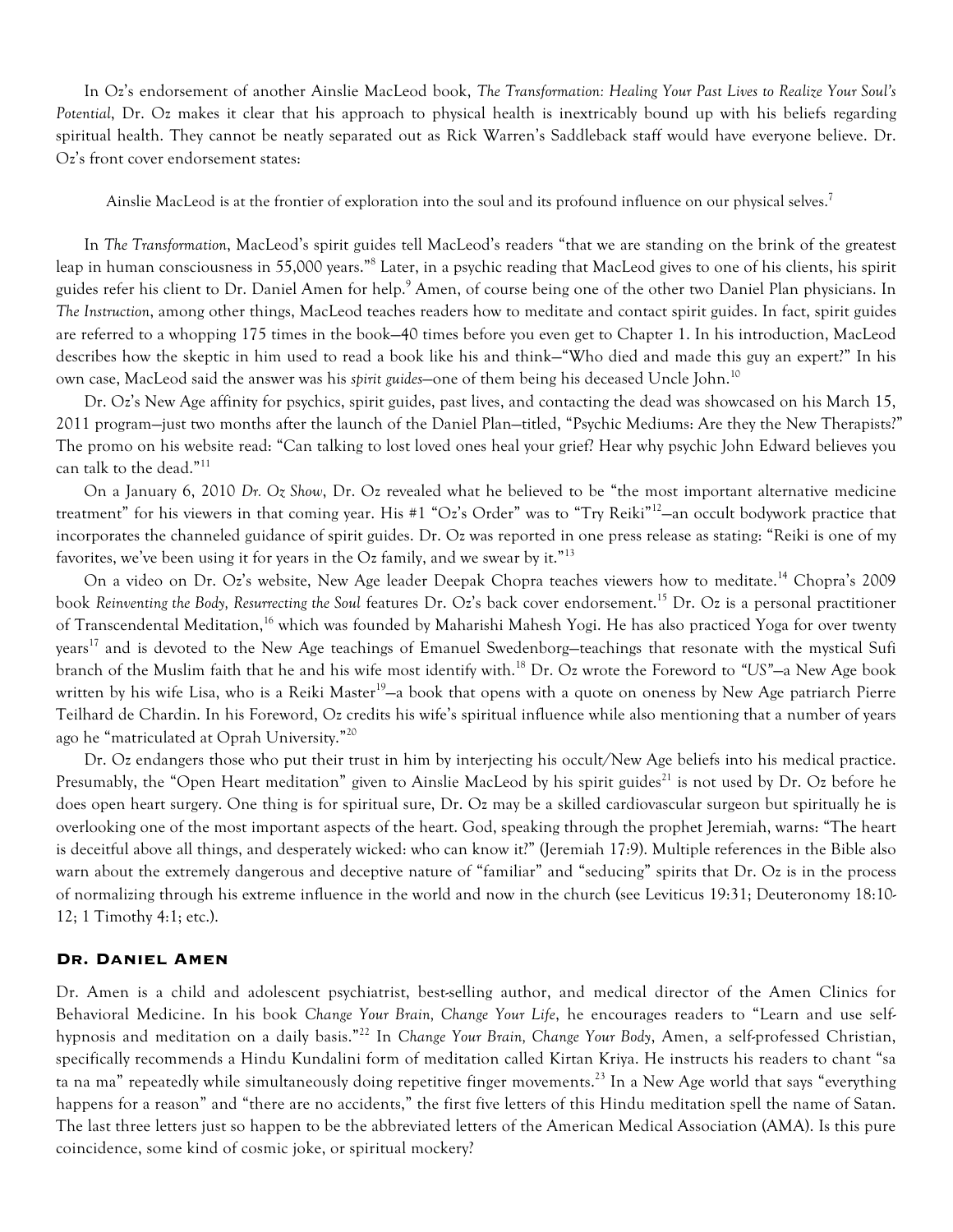In his book *The Brain in Love* (formerly titled *Sex on the Brain*), Dr. Amen recommends tantric sex to his readers. He writes that tantra "is a term applied to several schools of Hindu yoga in which sex is worshipped."<sup>24</sup> He states that "[s]ome tantra yoga teachers recommend meditative practices that also share elements with Kundalini yoga, where subtle streams of energy are raised in the body by means of posture, breath control, and movements."<sup>25</sup> He later adds:

After you have agreed to safe boundaries, you can take sex to a new level by investing in a few books or magazines. I write for Men's Health magazine and it is always filled with great sex tips for couples. Cosmopolitan and other magazines have playful ideas as well. Books on tantric sex or role-playing games can also be fun."<sup>26</sup>

Dr. Amen's fascination with tantric sex and Kundalini yoga is very similar to the teachings of Indian gurus like Bhagwan Shree Rajneesh and Swami Baba Muktananda. Dr. Amen's New Age sympathies are also evident in his willingness to write the Foreword to author Lucinda Bassett's *The Solution*. In her book, Bassett quotes New Age leaders Marianne Williamson, Eckhart Tolle, the Dalai Lama, Neale Donald Walsch, and others. She describes Walsch as "a spiritual messenger whose best-selling books and lectures profoundly touch the world."<sup>27</sup>

# **Dr. Mark Hyman**

Dr. Hyman is the chairman of the Institute of Functional Medicine and author of the best-selling book *The UltraMind Solution*. With its front cover endorsement by Dr. Mehmet Oz, *The UltraMind Solution* offers practical medical advice while at the same time recommending a number of New Age resources to his readers. For example, he recommends the website of New Age author and guided imagery proponent Belleruth Naparstek.<sup>28</sup> Her books and materials are designed to help people meditate, become more psychic, and connect with spirit guides. Her website describes how her materials are used worldwide by patients, hospitals, HMO's, government agencies, etc. Dr. Hyman and New Age leader Dr. Bernie Siegel are listed as two of Naparstek's "contributing health and mind-body health practitioners."<sup>29</sup> Siegel, of course being the New Age leader Rick Warren used to introduce the idea of hope and purpose in *The Purpose-Driven* Life. Like Dr. Oz and Dr. Amen, Dr. Hyman recommends meditation and yoga to his readers.<sup>30</sup>

Dr. Hyman endorsed a New Age book entitled *Power Up Your Brain—The Neuroscience of Enlightenment*. It is coauthored by shaman/medium Alberto Villoldo and neurologist David Perlmutter. The Foreword from the publisher states:

And now two men, two seers—a shaman and a scientist—are combining their experiences and expertise to explore the totality that includes all of the spirit world and all of the scientific world—as One.<sup>31</sup>

David Perlmutter writes:

For it had become clear to us that access to the Great Spirit or Divine Energy—that natural force which is called by so many names—is available to all. In a sense we are all shamans, and the most advanced teachings in cellular biology are validating lifestyle activities that for centuries, have been paving the way to enlightenment through meditative practices not just for the chosen few but for all who care to learn. Our collaboration explores the implications of this not only for individuals but for all of humanity.<sup>32</sup>

Villoldo—who spoke at a 2011 Palm Springs Prophets Conference with New Age leader Barbara Marx Hubbard<sup>33</sup> writes:

During my years studying with the shamans, I learned about their belief in the Divine Mother, which we each have the potential to discover in nature. This was not the bearded old man whose image I had come to associate with "God." Rather, this was a force that infused all creation, a sea of energy and consciousness that we all swim in and are part of. I came to understand that our Western notions of the divine are perhaps a masculine version of this life force that infuses every cell in our bodies, that animates all living beings, and that even fuels stars.<sup>34</sup>

*Power Up Your Brain* includes a chapter recommending various "Shamanic Exercises" that include an invocation to the "Great Serpent."<sup>35</sup> Dr. Hyman's back cover endorsement of this book sits alongside New Age leaders Bernie Siegel and Greg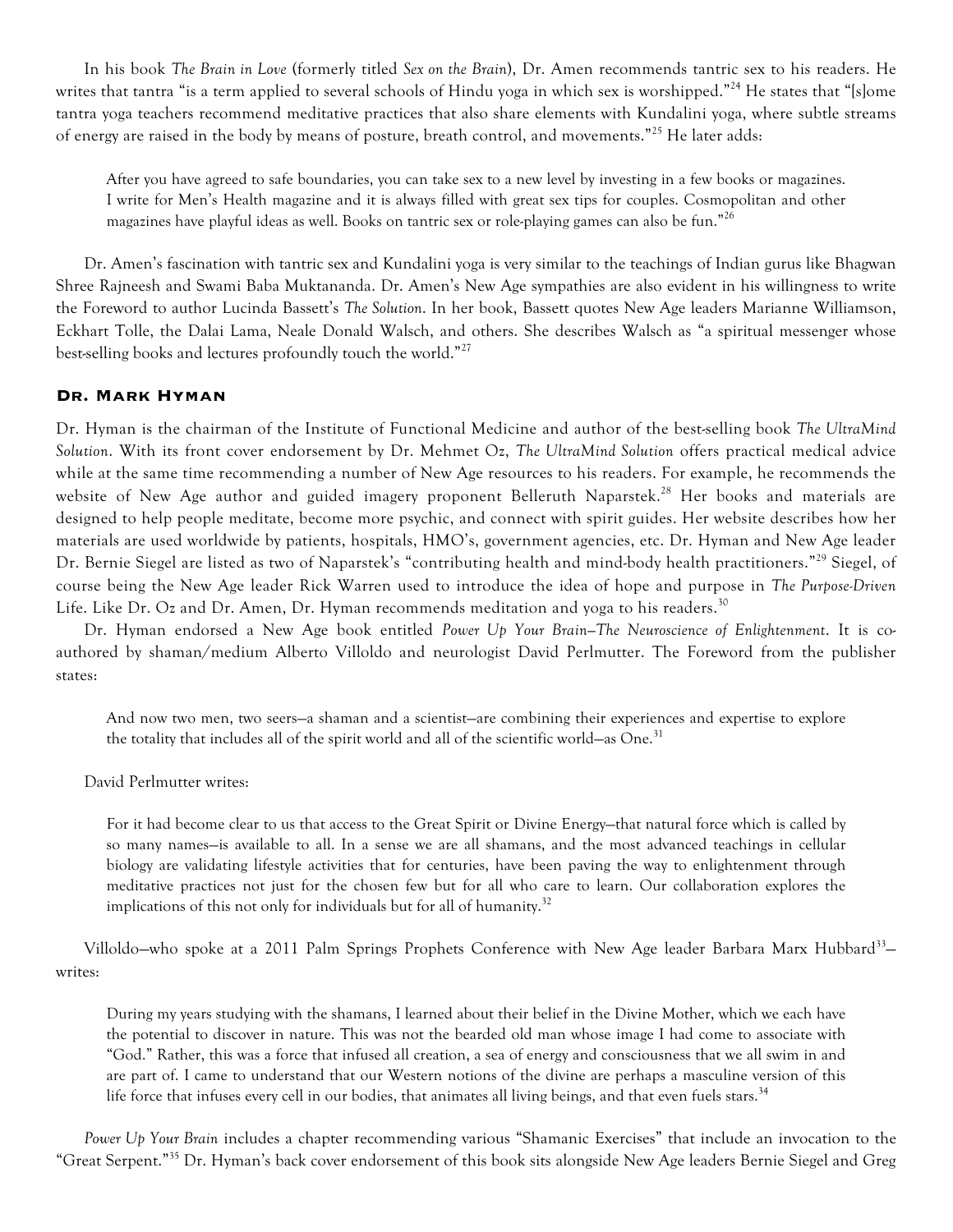Braden. In his endorsement, Hyman betrays his belief in shamanism and the inextricable New Age link between *physical* and *spiritual* health. He writes:

The shaman and physician for millennia were the same person until the 19th century when they were split apart in the name of science. Now through the lens of 21st-century science, Villoldo and Perlmutter bring them back together, illuminating the web that links together our physical and metaphysical energy. For anyone feeling a loss of energy of body or soul, *Power Up Your Brain* is your guide to restoration and rejuvenation of your deepest energies.

Also referring to "restoration" in *The UltraMind Solution*, Dr. Hyman lists three New Age centers in his "Resources" section. Under the heading of "Restorative and Educational Retreats," he recommends the Omega Institute, the Kripalu Center for Yoga & Health, and the Shambhala Mountain Center.<sup>36</sup> Ainslie MacLeod-the Dr. Oz endorsed psychic-is a "faculty member" at both the Kripalu Center and the Omega Institute.<sup>37</sup> The Omega Institute offers a number of workshops led by key New Age leaders like Neale Donald Walsch, Marianne Williamson, Deepak Chopra, Eckhart Tolle, and Alberto Villoldo. Classes such as "Conversations with God," "Contacting the Spirit World," "How Shamans Dream the World into Being," and "Bootcamp for Goddesses," are readily available to those following Dr. Hyman's advice.<sup>38</sup> And at the Dr. Hyman endorsed Kripalu Center, New Age leader Deepak Chopra offers a workshop on his Dr. Oz endorsed book, *Reinventing the Body, Resurrecting the Soul*. In case people can't make it to Saddleback Church, Dr. Daniel Amen also teaches a workshop at Kripalu.

## **Key Scriptures Regarding Rick Warren's Daniel Plan**

Be ye not unequally yoked together with unbelievers. **—2 Corinthians 6:14**

And have no fellowship with the unfruitful works of darkness, but rather reprove them. **—Ephesians 5:11**

Ye cannot drink the cup of the Lord, and the cup of devils: ye cannot be partakers of the Lord's table, and of the table of devils. **—1 Corinthians 10:21**

Let us not therefore judge one another any more: but judge this rather, that no man put a stumbling block or an occasion to fall in his brother's way. **—Romans 14:13**

# **Shepherding the Church into a New Age/New Spirituality**

In the 1990's, a well-known Christian leader rightly warned that alternative medicine and holistic health can provide an easy entryway for deceptive New Age teachings. He further warned that changing your diet can also end up changing your worldview. In other words, sometimes losing weight can also mean losing your soul. Speaking from his leadership role with the Christian Medical Association, Dr. David Stevens also urges great discretion regarding alternative health practitioners. He states: "Not only do we have to make a choice; we also have to evaluate the trustworthiness of each messenger and the validity of the message."<sup>39</sup> *The Christian Handbook to Alternative Medicine* also warns: "Consider carefully not only the therapy but also the character and worldview of those offering the treatment."<sup>40</sup> Thus, it is definitely "buyer beware" when it comes to mixed-bag physicians like Oz, Amen, and Hyman. But that doesn't seem to matter to Rick Warren as he openly aligns himself with these New Age doctors and promises to make their joint Daniel Plan a worldwide phenomenon. Instead of sounding a warning trumpet and protecting the church from three New Age physicians, Warren praises them and trumpets his ungodly alliance with them.

One can only wonder if the prophet Daniel's vision of the end days included a look at Rick Warren's Daniel Plan—a compromised pastor and three New Age doctors with their psychics, spirit guides, tantric sex, necromancy, Yoga, Reiki, Transcendental and Kundalini "sa ta na ma" meditations and more—all in Daniel's name. If so, it is no wonder the Bible records that he "fainted" and became "sick" for a number of days (Daniel 8:27).

It doesn't make any difference in God's scheme of things if Rick Warren stands slim and trim in front of an adoring church audience after losing 90 pounds. What may be remembered is that in the midst of all the self-congratulatory statistics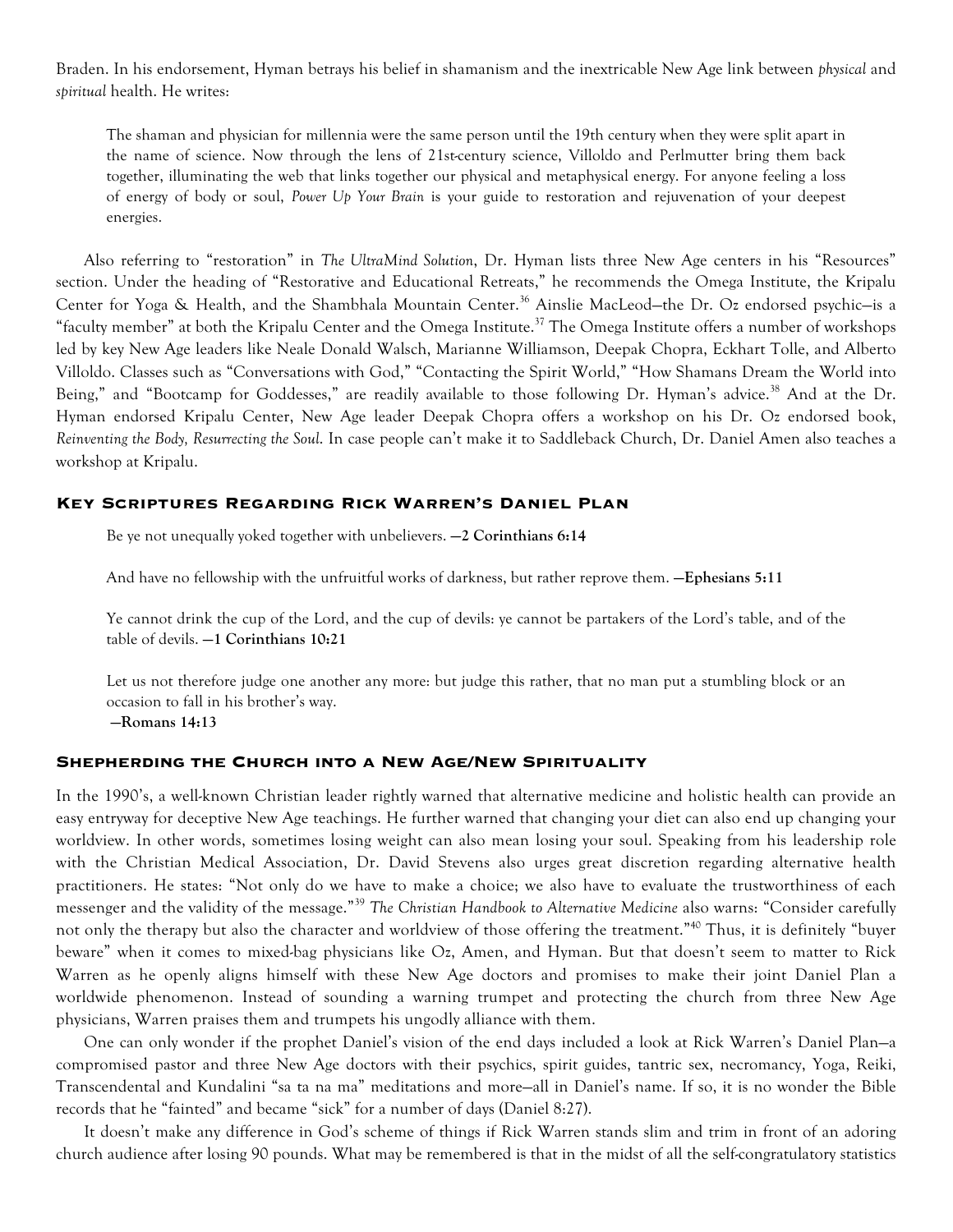and frenzied media hoopla, a finger suddenly appeared on the wall behind Rick Warren and wrote the following:

 … Thou art weighed in the balances, and art found wanting. —Daniel 5:27

Excerpted from A "Wonderful" Deception – The Further New Age Implications of the Emerging Purpose DRIVEN MOVEMENT

## Endnotes:

1. Week 11: Re-Focusing The Daniel Plan (http://www.saddleback.com/thedanielplan/?category=Week%2011).

2. The Daniel Plan: What Makes it Different? (http://www.saddleback.com/thedanielplan/healthyhabits/whatsdifferent/).

3. Pastoral Response, Brandon Cox, Saddleback Church,

(https://www.saddleback.com/thedanielplan/toolsandresources/pastoralresponse/).

4. Michael Harner, Ph.D., *The Way of the Shaman*, (New York, NY: HarperCollins Publishers, 1980, 1990), back cover.

5. Ibid., p. 25.

6. Ainslie MacLeod, *The Instruction: Living the Life Your Soul Intended* (Boulder, CO: Sounds True, Inc., 2007, 2009), front cover.

7. Ainslie MacLeod, *The Transformation: Healing Your Past Lives to Realize Your Soul's Potential* (Boulder, CO: Sounds True, Inc., 2010), front cover.

8. Ibid., front flap.

9. Ibid., pp. 243-244.

10. Ainslie MacLeod, *The Instruction:* , op. cit., p. 9, 12.

11. "Psychic Mediums: Are they the New Therapists?," The Dr. Oz Show, aired 3/15/11, (http://www.doctoroz.com/videos/arepsychics-new-therapists-pt-1).

12. "'Try Reiki,' Dr. Oz Tells Millions on TV," 1/9/10, The Reiki Digest, (http://reikidigest.blogspot.com/2010/01/try-reiki- dr-oztells-millions-on-tv.html).

13. "Dr. Mehmet Oz Declares Reiki as his #1 Alternative Medicine Secret," 1/9/2010, Bio-Medicine, (http://www.bio-

medicine.org/medicine-news-1/Dr--Mehmet-Oz-Declares-Reiki-as-His--231-Alternative-Medicine-Secret--64270-1/).

14. "Meditation Techniques Demonstrated by Deepak Chopra," The Dr. Oz Show, added to videos on 2/25/10,

(http://www.doctoroz.com/videos/deepak-chopra-meditation).

15. Deepak Chopra, *Reinventing the Body, Resurrecting the Soul: How to Create a New You*, (New York, NY: Three Rivers Press, a division of Random House, Inc., 2009).

16. *AARP* The Magazine, May/June 2010 issue, p. 82.

17. Ibid.

18. Lisa Oz, *US: Transforming Ourselves and the Relationships That Matter Most* (New York, NY: Free Press, a division of Simon & Schuster, Inc., 2010), p. 179.

19. "'Try Reiki,' Dr. Oz Tells Millions on TV," 1/9/10, The Reiki Digest, op. cit.

20. Lisa Oz, *US*, op. cit., p. x.

21. Ainslie MacLeod, *The Instruction*, op. cit., p. 17.

22. Daniel G. Amen, M.D., *Change Your Brain, Change Your Life* (New York, NY: Times Books, a division of Random House, Inc., 1998), p. 302.

23. Daniel G. Amen, M.D., *Change Your Brain, Change Your Body* (New York, NY: Three Rivers Press, a division of Random House, Inc., 2010), p. 223.

24. Daniel G. Amen, M.D., *The Brain in Love* (New York, NY: Three Rivers Press, a division of Random House, Inc., 2007), p. 144. 25. Ibid., p. 145.

26. Ibid., p. 148.

27. Lucinda Bassett, *The Solution: Conquer Your Fear, Control Your Future* (New York: NY: Sterling Publishing Co., Inc., 2011), p. 146.

28. Mark Hyman M.D., *The UltraMind Solution* (New York, NY: Scribner, a division of Simon & Schuster, Inc., 2009), p. 402.

(Belleruth Naparstek's website recommended by Dr. Hyman: http://www.healthjourneys.com/).